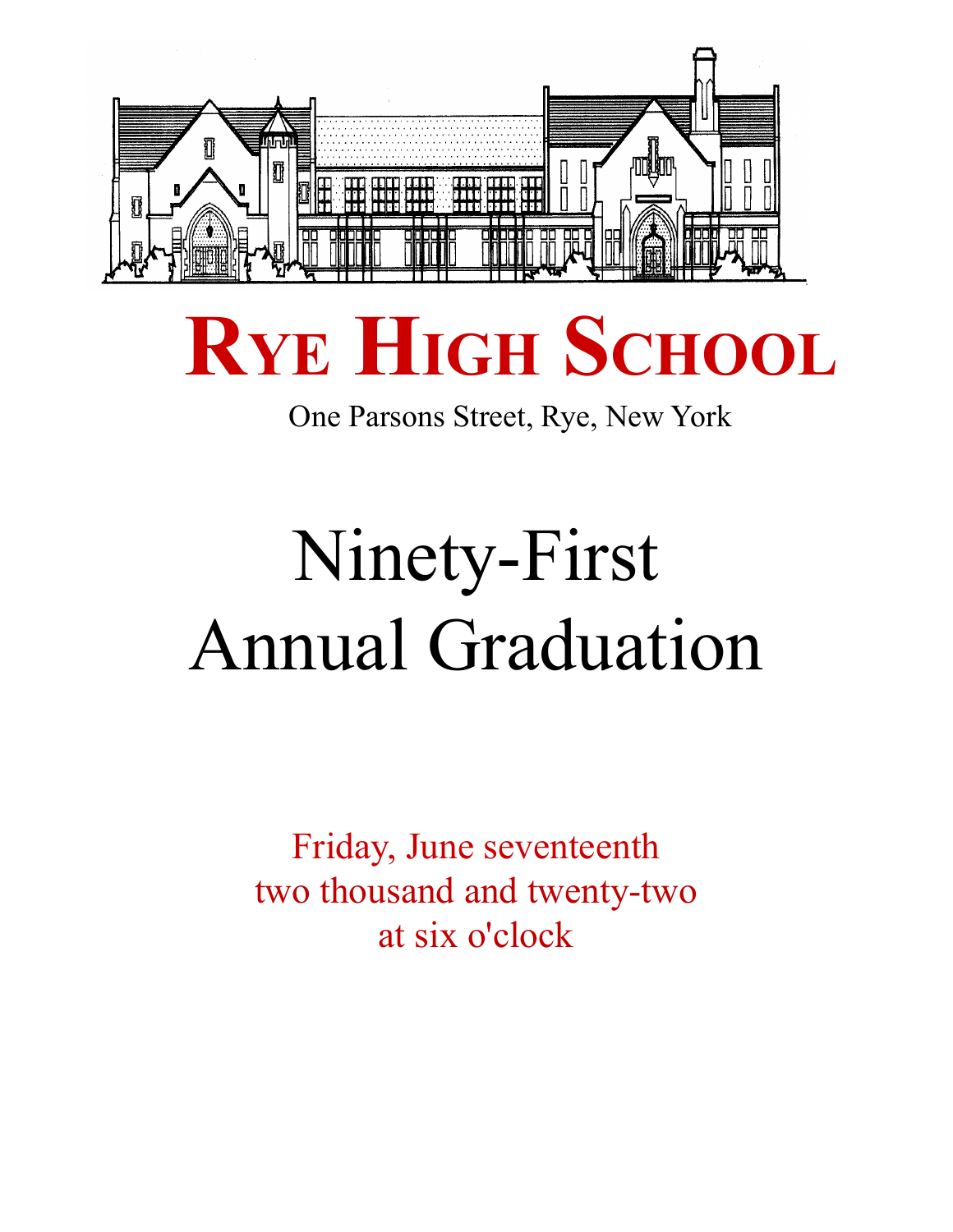# **PROGRAM**

*Processional*………………….................................................*Pomp and Circumstance The Pledge of Allegiance American Sign Language Interpreters - Nya Salkey and Meni Thomas The National Anthem ASL Interpreters - Isabella Berrocal, Isabella Cardino, Erin Del Guercio, Kristin DeLorenzo, Zoey Frenchman, Mia Paganelli, Lauren Salomon, Hailey Thompson, Madison White*

#### *Musical Interlude*

|                                                                        | Principal                     |
|------------------------------------------------------------------------|-------------------------------|
|                                                                        |                               |
|                                                                        | Superintendent of Schools     |
| Latin Oration Savanna Harvey, Luke Lepore, Julie Saito, and Rafay Syed |                               |
|                                                                        | Representing the Senior Class |
|                                                                        | Salutatorian                  |

#### *Musical Interlude*

| Class President                     |
|-------------------------------------|
| Valedictorian                       |
| Principal                           |
| President of the Board of Education |

*Closing Procession*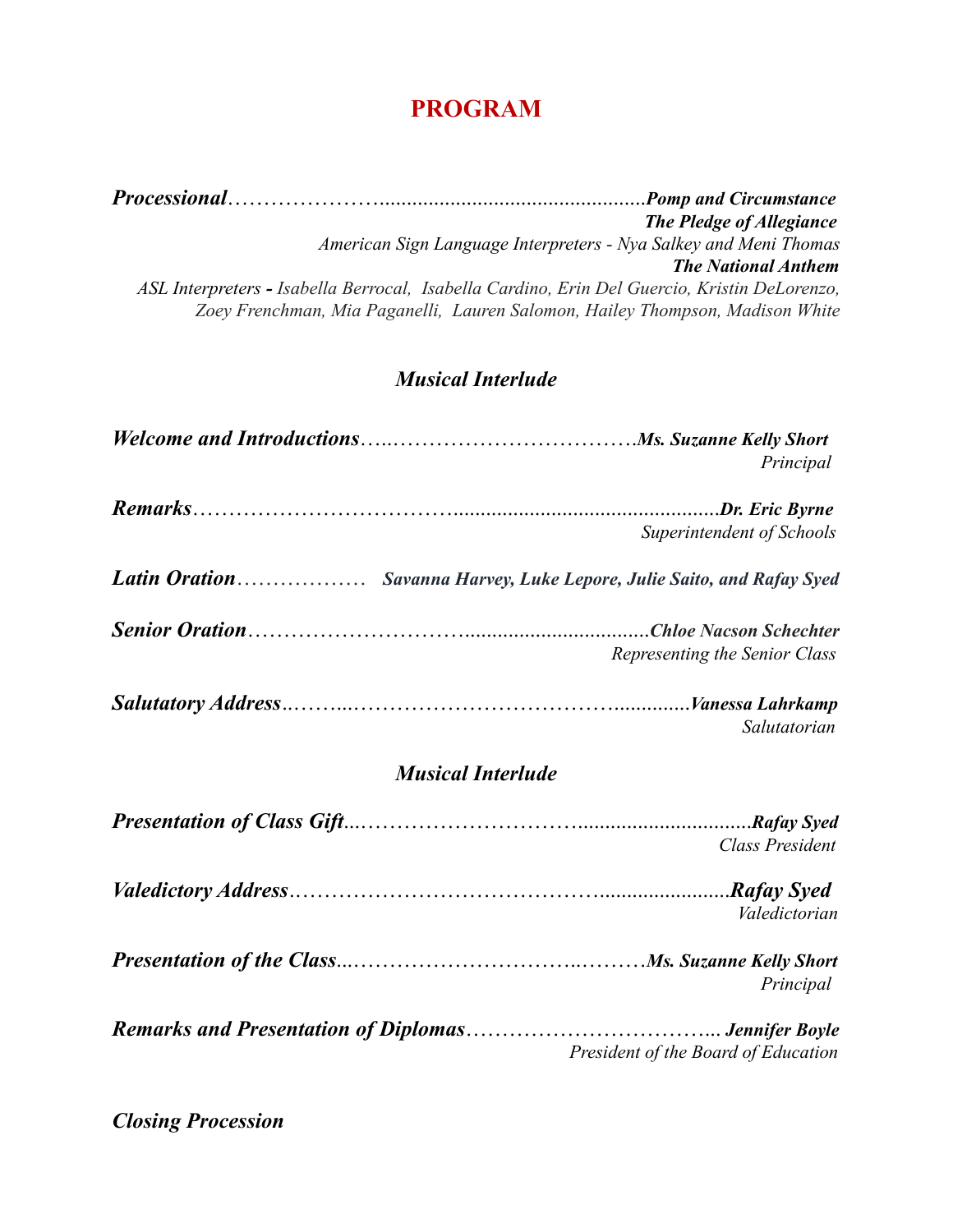#### **BOARD OF EDUCATION**

Ms. Jennifer Boyle, *President* Ms. Jane Anderson, *Vice President* Ms. Callie Erickson Mr. Vivek Kanmath

Mr. Chris Repetto Mr. Tom Stein Ms. Kelsey Johnson

### **SCHOOLADMINISTRATION AND HONORED GUESTS**

| Dr. Patricia Murray Assistant Superintendent for Curriculum, Instruction & Assessment |
|---------------------------------------------------------------------------------------|
|                                                                                       |
| Ms. Susan Reid Dullea Director of Physical Education, Health, and Athletics           |
| Dr. Erin VredenburghDirector of Pupil Personnel Services and Special Education        |
|                                                                                       |
|                                                                                       |
|                                                                                       |
| Dr. Kaitlyn SassoneDirector of Technology/Chief Information Officer                   |
|                                                                                       |
| Grand Marshal                                                                         |

## **FACULTY**

- Giuliana Addesso Amanda Albano Ashley Blanch Megan Bradley Sara Charles Charles Cipriano Laura Cunningham-Barrett Barbara D'Alois Sandy Degenhardt
- Jennifer Fall Monica Ferraro Jennifer Giaquinto Laura Glicksman Robyn Kaminer Daniel Kennefick Christen Klewicki William Meyer

Jose Dominguez

Maria Gabriela Murphy Garrett Renner Jean Romano Sheau-Yuann Rynne Robert Schechter Tom Snowden Alexandra Soberon Peter Thomas Jennifer Turoff Jaime Zung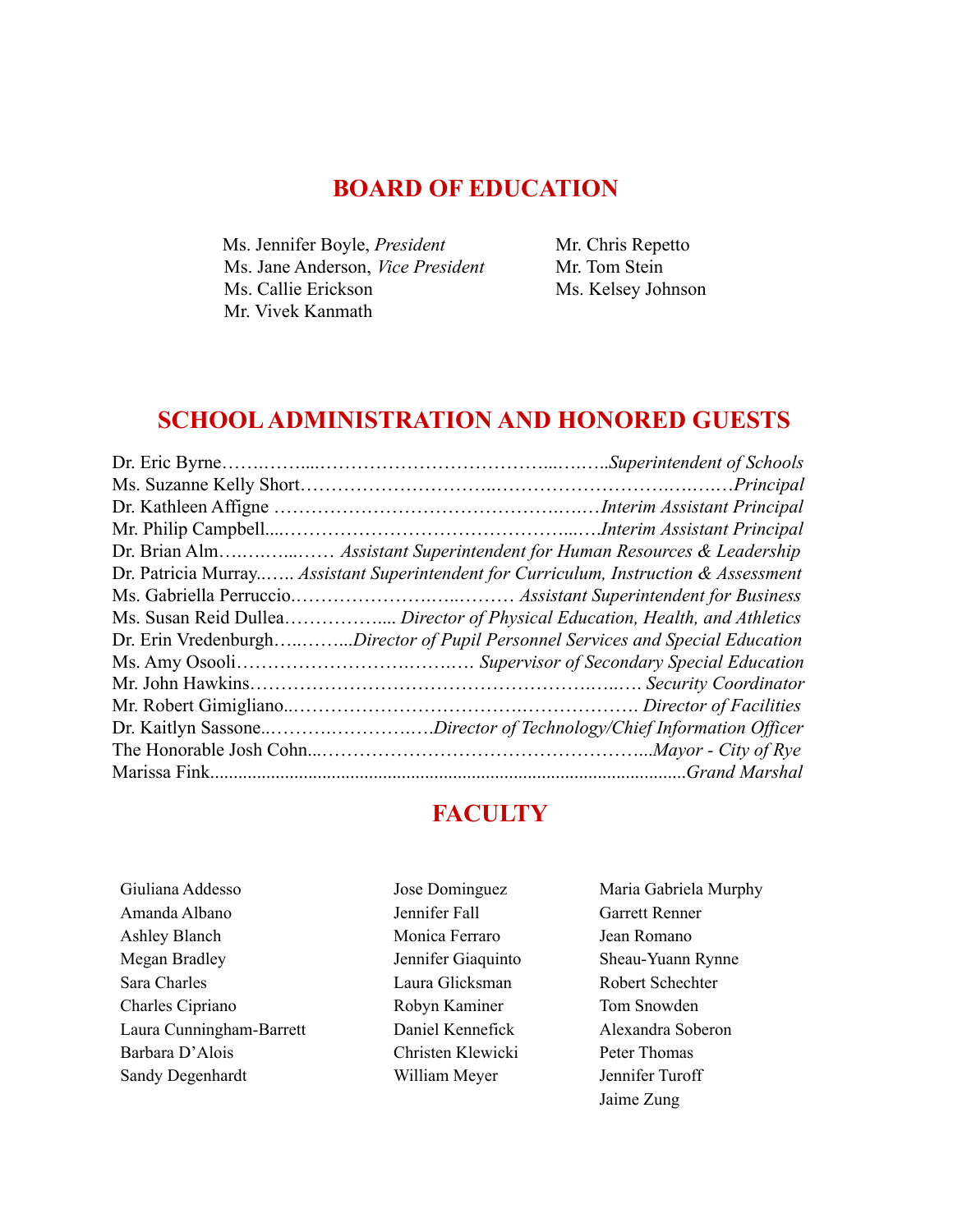## **LATIN ORATION 2022**

Hello and Welcome to all the families here today, and congratulations to all the students. Through tough times and good times we have finally made it to graduation. For the past four years, despite all the challenges we faced, we were able to persevere through all the struggles we faced and grow as people along the way. Although some of our time at school was cut short, the memories we made during this time were enough to last a lifetime. We should not look back at our days here with sadness or regret, but instead look at the fond memories we have, and be thankful that those memories are what shaped us as students and people.

Latin has been the cornerstone of our education for seven years. Translation, vocabulary, grammar, and more translation has been a consistent token of our education that we will hold dearly as we advance into the next stages of our academic careers. The tight bond we Latin scholars have formed over the last 7 years is something that will never be forgotten.

We started our journey through the Cornelian forest and country home, laughing along as Davis scolded the annoying boys in the atrium. We've asked "where is Geta?" and reenacted his fate. We learned our myths through Dungeons and Dragons, Cornelia bid Flavia a tearful farewell, and we ended our eighth grade year, 3 months stuck in a ditch. We entered high school, where we met Ovid, Cicero, and Catullus, "Let us live, let us love!".

Nodictionaries and Quizlet translations became our saving graces. Some adore prose, others poetry, but surely all praised the fun of Blooket and Gimkit. Then came our final year, where we wandered with Aeneas, and marched across Gaul alongside Caesar's cohorts. With all our jokes and fond memories, we now embark on yet another journey.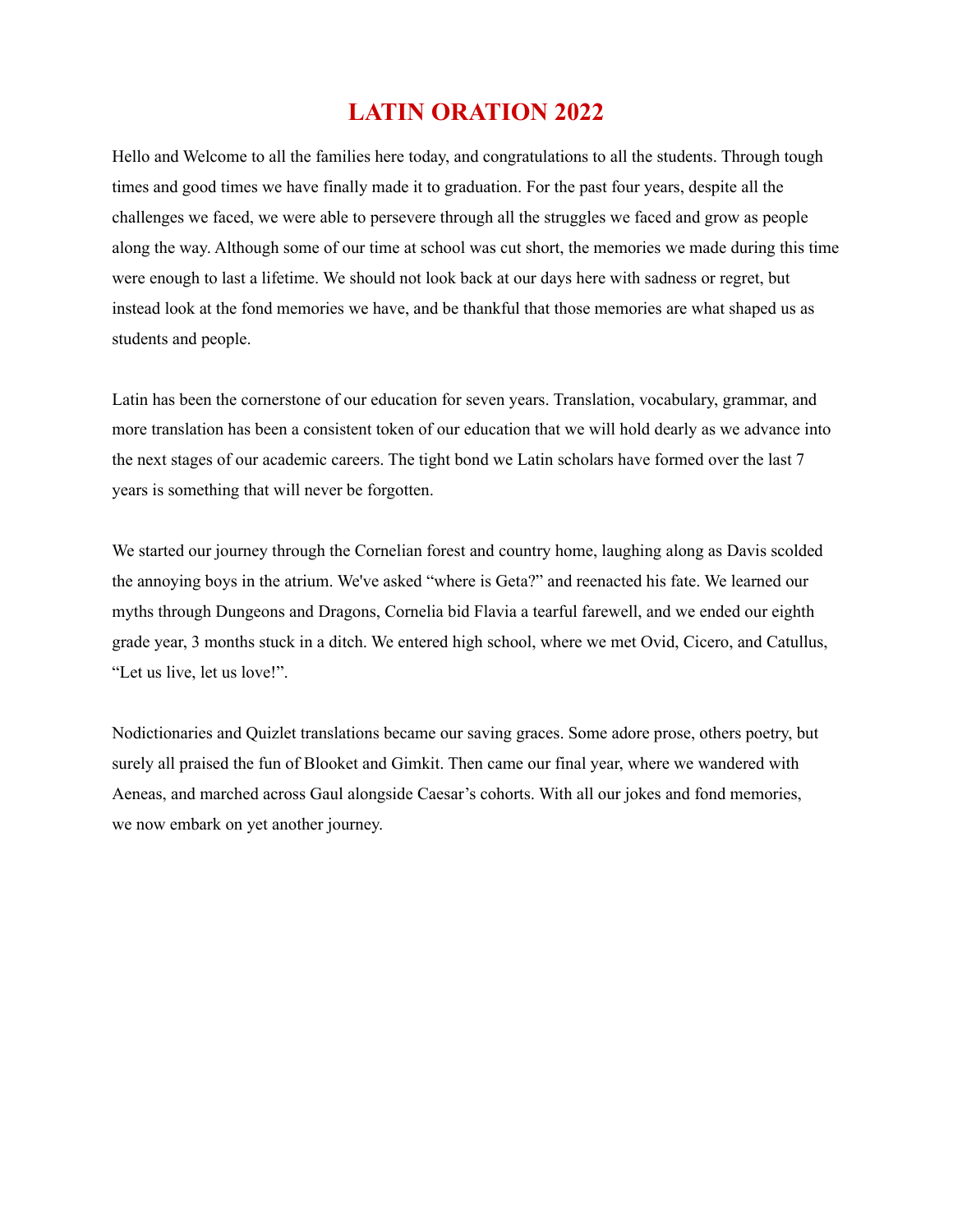## **Ōrātiō Latīna MMXXI Habita**

Salvete omnibus familiis quae adsunt hodie, et omnibus discipulis gratulationes. Per tempora difficilia et bona tandem ad graduationem pervenimus. Praeteritos quattuor annos, in omnibus provocationibus quae ad nos erant, perseverare poteramus per omnia certamina quae versamur et crescimus sicut homines in via. Etsi quaedam temporis nostri in schola abscissa sunt, memoriae quas fecimus in tempore satis erant ad aetatem durandam. Non debemus hic dies nostros cum tristitia vel dolore respicere, sed melius est intueri amatas memorias quam habemus, et gratias agere quod illae memoriae sunt quae nos ut discipulos et homines informant.

Lingua Latina lapis angularis educationis nostrae per septem annos fuit. Translatio, vocabularium, grammatica, et plus translationis constans indicium nostrae educationis fuit, quod nos carissimum habebimus sicut procedimus ad gradum proximum vitae nostrae. Vincula magna quae nos discipuli linguae Latinae septem annos fecerunt, semper in memoriis tenebimus.

Incipimus iter nostrum per Cornelianam silvam et villam, Ridentes cum Davus castiget pueros molestos in atrio. Rogavimus "ubi est Geta?" et adsimulavimus iterum fatum. Didicimus fabulas per Carceres et Dracones, Cornelia 'vale, lacrimans Flaviae dicit, Et complemus octavum gradum, haesi tres menses in fossa. In altam scholam ingressi sumus, ubi occurimus Catullo, Ciceroni, et Ovidio, "Vivāmus atque amemus!"

Nodictionaries, et fortasse Quizlet translationes, gratiae salvificae factae sunt. Alii prosam adorant, alii poeticam, sed certe omnes laudaverunt Blooket et Gimkit. Deinde annus extremus adfuit, in quo errabamus cum Aenea et cum Caesaris cohortibus transibamus Galliam. Cum omnibus iocis et amatis memoriis, nunc in alio itinere aggredimur.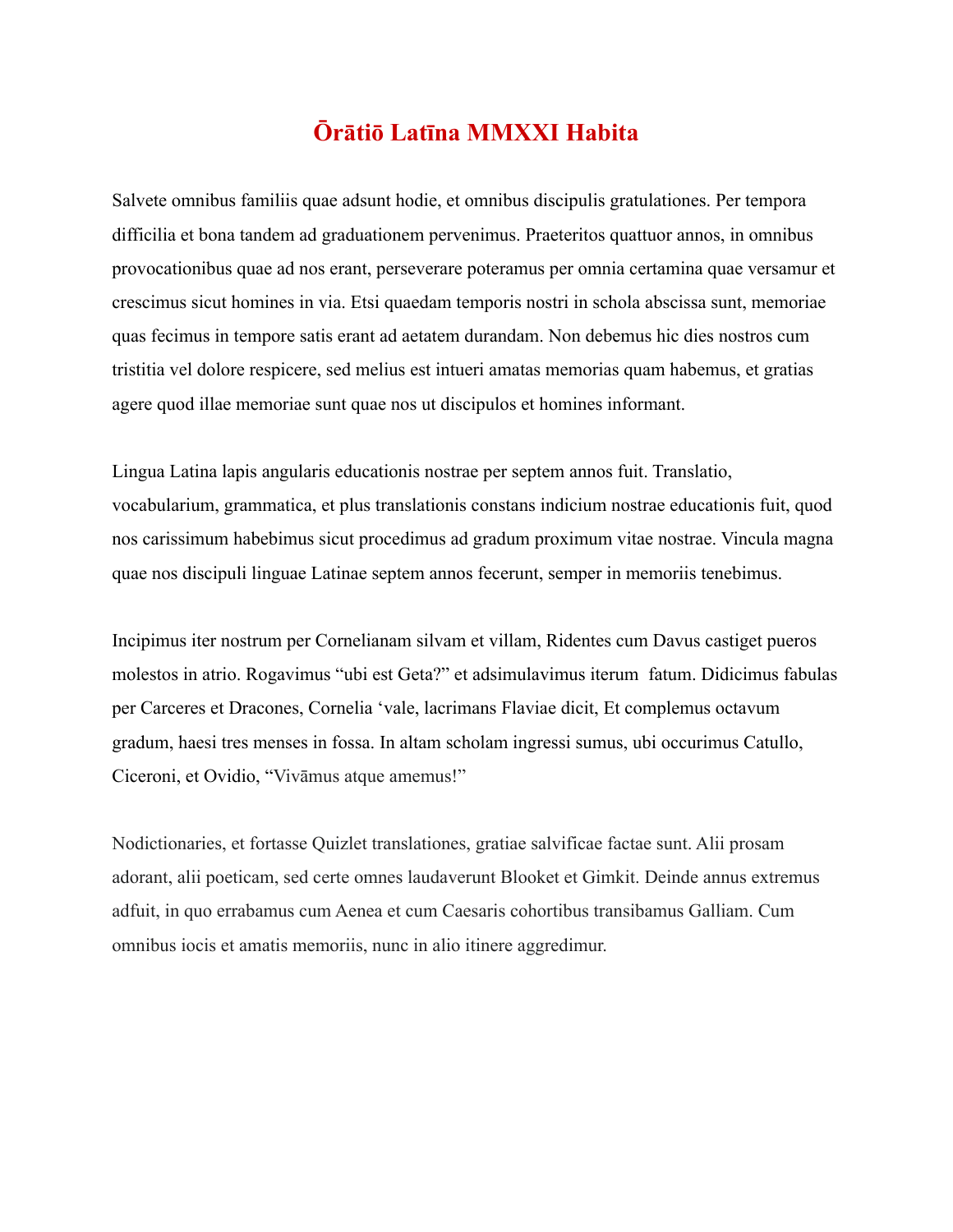#### **NATIONAL HONOR SOCIETY**

Steven Abbott Lucy Adelson Taran Agarwal Finn Ahrens Amelia Ahrens Katherine Arquit Charlotte Ausfahl Keira Baden Matteo Balentine Tillman Ball Ryan Becton Edward Berkery Jr. Hadley Bernardi Isabella Berrocal Hannah Bertisch Cameron Bibas Abby Bozek Logan Brady Margaret Broderick Pierce Buckner-Wolfson Margaret Burnham Sofia Cabrera Evan Caffrey Lila Capparelli Jane Chai Eunsoo Chang Andrew Chang Megan Chun Dominic Cich Bernard Costello Sophia Cumming Aidan Cunningham Fiona Degnan Erin Del Guercio Morgan Delizia Nicole DelliColli Kristin DeLorenzo Thomas Dore Reece Dorfman Emily Eckerson Maya Egan Patrick Egan Emily Elovaara Andrew Fogarty Jack Formon Jessie Gadaleta Conor Galligan Jack Garnett Gabriella Gomez Bailey Goodman Tommaso Grani Margaret Graseck Aidan Haddad Savanna Harvey Eleanor Hedges

Kieran Hickey Sophia Hofmann Grant Hounsell Anne Howard Charles Howard Ari Ishikawa Samuel Johnson Kevin Keane Emma Kelly-Walsh Kajol Khatri Claire Killian Felicity Kirwan Lilibet Kirwan Katherine Knight Angelica Koutsoubis Owen Kovacs Ryan Kovacs Elsa Kreydieh Lauren Kreydieh Claire Labovitz Vanessa Lahrkamp Catia Lai Beatrice Larzul Michael Lavelle Xing-Wei Lee Leo-Paul Leger Luke Lepore Charlotte Levine Zachary Levitt Jude Lipuma Gregory Lodato Andrew Luthringer Eric Lynch Monica Macarie Charlotte Macdonald Lily Macdonald Caroline Mayer Mason McComb William McEnroe Hannah McGovern Michael McLoughlin Samuel Mead Rachel Mehler Lauren Mehrara Keith Miller Sophia Mohomedally Sophie Molitor Sofia Montagna Patrick Moran Diana Moschetti John Murphy Gloria Mustafa Patrick Myers Chloe Nacson-Schechter Peter Nemeth

Madeline Newman Elaine Noga Kristi Nolte Grace Oberbannscheidt Christopher Park\* Penelope Peters Aidan Petriella Audrey Porter Clyde Press Morgan Puzzuoli Declan Quirke Callista Radtke Jamie Regan Amelia Richardson Daniel Roberts Nicole Rodriguez Natalia Roman Nicholas Rosenstadt Hailey Ryan Julie Saito Lauren Salomon Malena Santia Emily Saurack Katherine Schultz Mackenzie Sheridan Parsa Smiley Juliet Smith Lente Smits Dylan Snyder Charlotte Spierings Alex Spinola Juliette Stone James Surak Lavinia Sutherland Rafay Syed Sameer Tambe Alexander Tepedino Anabelle Thomas Reilly Traynor Theresa Tuneski Matthew Ulicny Cameron Vahabzadeh Clare Verille Alexandra Verna Kelsey Walsh James Whaling Catherine Williams Peyton Woods Derek Woods Zhuofei Wu Ryan Wyckoff Aarav Yadav Alexander Yeh Sean Yu Leah Zion Alence Zion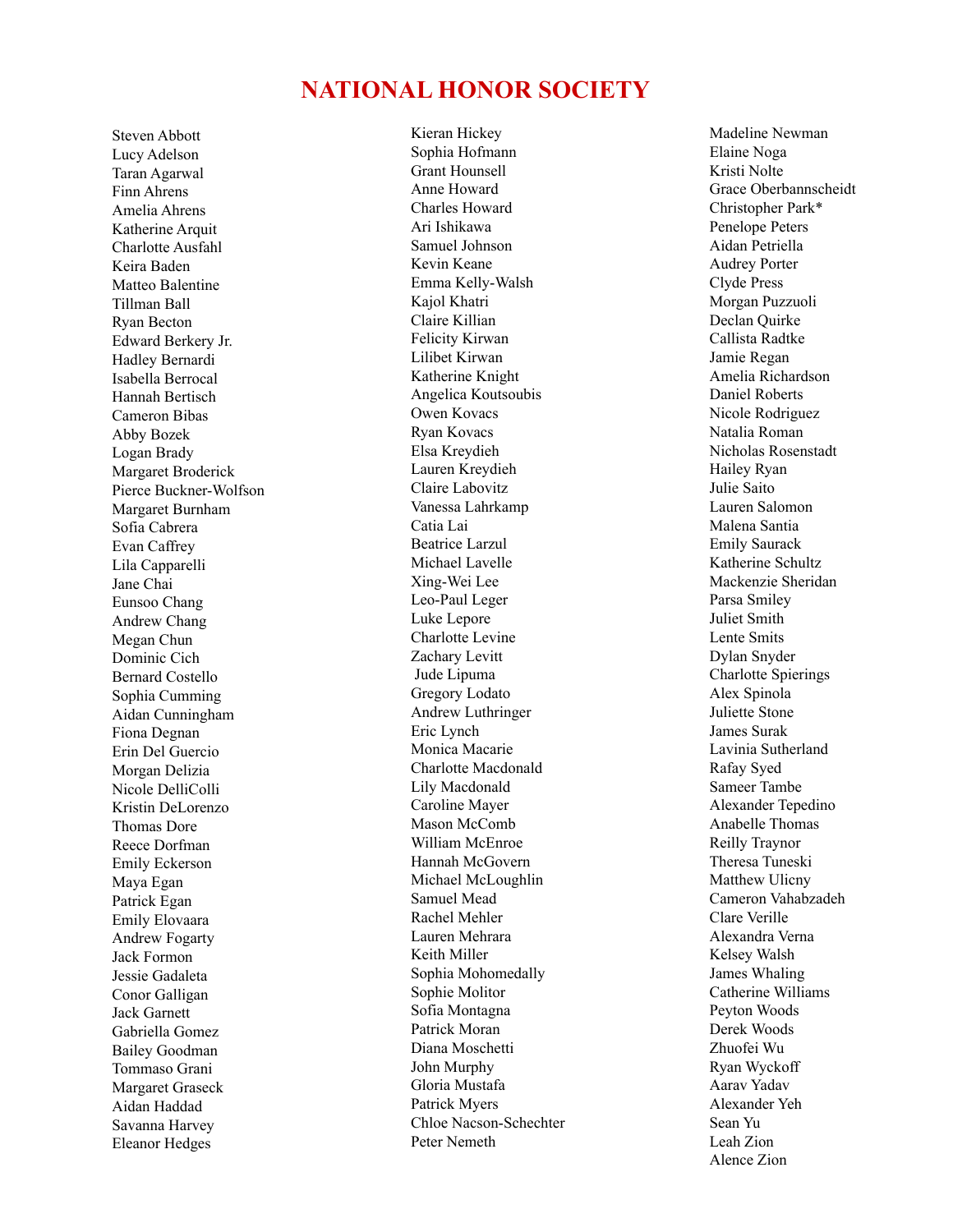## **CLASS OFFICERS**

**Rafay Syed,** *President* ⬥ **Luke Lepore,** *Vice President* ⬥ **Keith Miller,** *Secretary* **Jack Formon,** *Treasurer* ⬥ **Ashley Blanch and Jeffrey Shannon,** *Class Advisors*

## **CLASS HONORS**

*Summa Cum Laude* **- Rafay Syed** *Magna Cum Laude -* **Vanessa Lahrkamp** *Cum Laude -* **Hailey Ryan**

### **NATIONAL MERIT FINALISTS**

**Luke Lepore Sophie Molitor Lainey Noga Sean Yu**

### **NATIONAL MERIT COMMENDED STUDENTS**

| <b>Lucy Adelson</b>           | <b>Margaret Graseck</b> | <b>Penelope Peters</b>     |
|-------------------------------|-------------------------|----------------------------|
| <b>Taran Agarwal</b>          | <b>Savanna Harvey</b>   | <b>Nicholas Rosenstadt</b> |
| <b>Matteo Balentine</b>       | Sophia Hofmann          | <b>Hailey Ryan</b>         |
| <b>Ryan Becton</b>            | <b>Claire Labovitz</b>  | <b>Emily Saurack</b>       |
| <b>Pierce Buckner-Wolfson</b> | <b>Monica Macarie</b>   | <b>Rafay Syed</b>          |
| Sofia Cabrera                 | <b>Keith Miller</b>     | <b>Kelsey Walsh</b>        |
| <b>Andrew Fogarty</b>         | <b>Christopher Park</b> | Zhuofei Wu                 |

**Aarav Yadav**

## **NATIONAL MERIT SCHOLARSHIP**

**Sean Yu**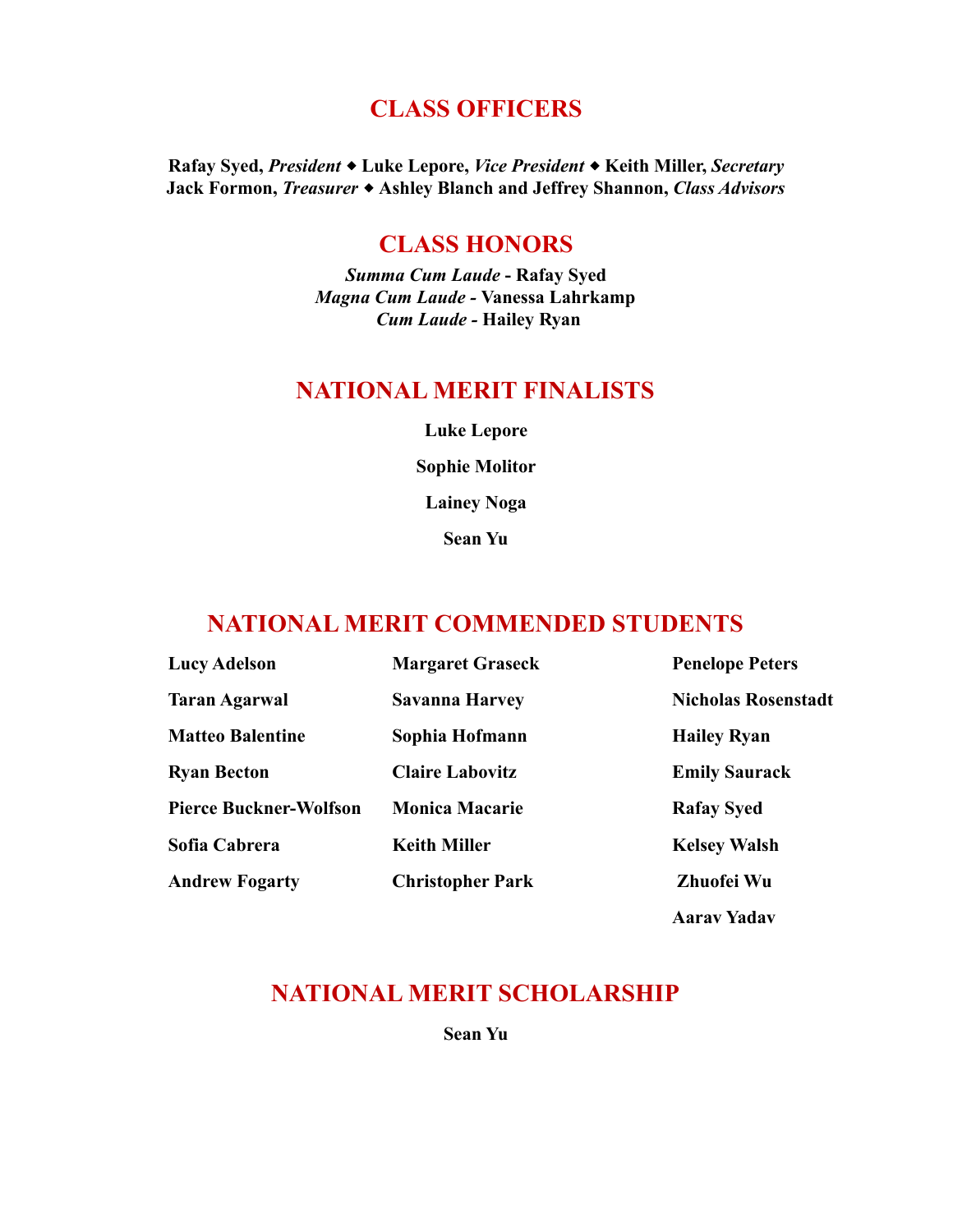# **Rye High School Class of 2022**

Brandon Abbondanza Steven R. Abbott Lucy E. Adelson\* Taran Agarwal Amelia Elizabeth Ahrens Finn Alexander Ahrens Gretchen Mary Angelich Katherine Harris Arquit Charlotte D. Ausfahl\* Víctor Hugo Avilés Ortega Keira Sage Baden Matteo J. Balentine Tillman C. Ball Alex Jose Barajas Montserrat Barajas Carter Christopher Barford Michael Barreros Ryan Allen Becton Edward Matthew Berkery Jr. Brian Bermeo Hadley P. Bernardi Isabella Dawn Berrocal Hannah Sophie Bertisch\* Cameron Skye Bibas Louise Bjornbom Octave Bousquet Abby Jane Bozek Logan Ann Brady Megan Julia Brennan Will Brennan Margaret Ann Broderick Pierce Buckner-Wolfson Margaret Drew Burnham Jack R. Buttigieg Sofia Elena Cabrera Evan Trevor Collins Caffrey Samantha Michelle Cajamarca Lila Jade Capparelli Isabella Lily Cardino Jane J. Chai Andrew Chang Eunsoo Chang Felicity Mary Chapman Riley Eileen Chapman

Megan Sheldon Chun Dominic Joseph Cich\* Saige Nicole Connelly Bernard Costello Caroline Augusta Cox Sophia Eloïse Cumming\* Aidan Michael Cunningham Brian Joseph Curran Kevin John Curran Thomas Michael Davitt IV Fiona Rose Drouin Degnan Erin Patricia Del Guercio Morgan Rose Delizia Nicole Elizabeth DelliColli Kristin G. DeLorenzo Zoe Agnes Dempster Michael D. Desmond Timothy D. Desmond James P. Donovan Thomas Dore Reece Aron Dorfman Emily Eckerson Maya Irene Egan\* Patrick James Egan Christian R. F. Ellis Emily Elovaara\* Federico Etinger Thalyson Oliveiralino Felipe Megan Liberty Ferris Armando Flores Ava Grace Flosse Andrew T. Fogarty\* Jack William Formon Jackson H. Fowle Lauren Jolie Fravola Zoey Lee Frenchman Jessie Gadaleta Conor Patrick Francis Galligan Teresa Gárate Sanz Jack William Garnett Lente Geelen Thomas Matthew Giannetti Luke Henry Goldszer Gabriella Gomez

Bailey Eva Goodman Tommaso Grani Margaret Christie Graseck\* Aidan Perry Haddad John Michael Hartzell Jr. Savanna Renee Harvey Eleanor Elisabeth Hedges Alexander Heldman Kieran J. Hickey Sophia K. Hofmann\* Bryce Thomas Hogan Grant Alan Hounsell Philip Thomas Hovers Anne Brunner Howard Charles Lloyd Howard Beck Iannucci Taylor Angelina Iorillo Ari Ishikawa Samuel Johnson Thomas James Karmilowicz Caleb Kaufman Kevin William Keane Emma Louise Kelly-Walsh Kajol Khatri Claire Elizabeth Killian Lilibet Shelly Kirwan Katherine Elizabeth Knight Ian Emerson Koford Angelica Rose Koutsoubis Owen Thomas Kovacs Ryan Peter Kovacs Elsa V. Kreydieh Lauren B. Kreydieh Claire Robyn Bucci Labovitz Ferris E. Lachman Vanessa Lahrkamp\* Catia Lai Lilah Sackia Larsen Beatrice Larzul\* Michael Ryan Lavelle Xing-Wei Lee Leo-Paul Alexandre Leger Luke Lepore Charlotte Rose Levine\*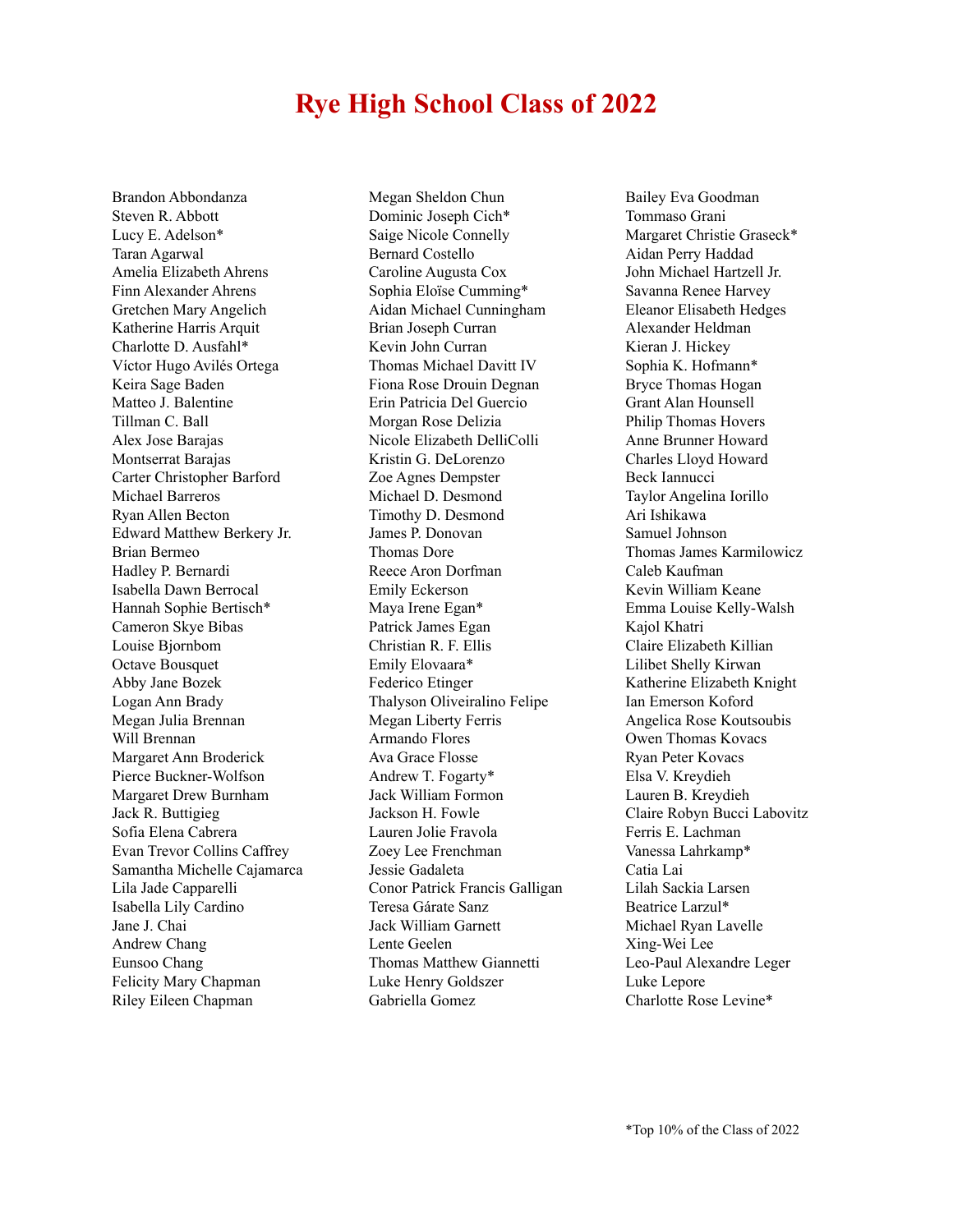# **Rye High School Class of 2022**

Zachary Jameson Levitt Jude James Lipuma Greta Lleshaj Gregory Joseph Lodato Andrew Perandi Luthringer Eric Lynch Monica Ioana Macarie\* Charlotte C. Macdonald Lily S. Macdonald Roméo Giuliano Malta Catherine Hope Margiloff Jack Henry Margiloff Caroline Elizabeth Mayer Annabella Mazzilli Mason West McComb William Ryan McEnroe Hannah Grace McGovern Nicholas James McGuire Michael Callum McLoughlin Jack Dirksen McRedmond Samuel Philip Mead Rachel E. Mehler Lauren E. Mehrara Keith James Miller Sophia Mohomedally Sophie Wynn Molitor\* Sofia Ann Montagna Thomas Pierce Mooney Patrick David Moran Jr. Diana C. Moschetti Colin J. Mullaly John Francis Murphy Gloria Mustafa\* Patrick Thomas Myers Chloe Nacson Schechter\* Peter Louis Nemeth Madeline L.G. Newman Elaine H. Noga\* Kristi Anne Nolte Brendan Peter O'Byrne Sean W. O'Donnell Grace Katherine Oberbannscheidt Caroline Leigh Olsen Thiago Oppermann V. Oliveira

Daniel Orozco Mia Christina Paganelli Tara Panagos Christopher Park Devan S. Patel Louis Samuel Patterson Michael J. Pecora Penelope Mariko Peters Aidan Turner Petriella Jolie Pineault Selim Pirinccioglu Audrey Evelyn Porter Clyde D. Press Morgan Teresa Puzzuoli Declan William Quirke Callista Radtke Jamie Nicole Regan Nicholas S. Renza Amelia Hall Richardson James Foster Richardson III Daniel Tyler Roberts Jonathan E. Rodriguez Jose Anthony Rodriguez III Nicole S. Rodriguez Natalia Román Nicholas Alan Rosenstadt\* Baron Alexander Rozowsky Hailey Frances Ryan\* Clara Sacristan Lagunas Julie Sakura Saito Nya C. Salkey Lauren F. Salomon Chelsea Marie Sanchez Malena Christine Santia Emily Corinne Saurack\* Elizabeth Grace Schrock Katherine E. Schultz Autumn Rae Sculti Santino Barone Sculti Mackenzie Mae Sheridan Rebecca M. Silverstein Kyle Read Simandl Parsa Smiley Juliet Indie Elizabeth Smith

Lente Smits Dylan Patrick Snyder Charlotte Winslow Spierings Alex Jay Spinola John Sterkaj Juliette Rowan Stone Thomason Reese Sulliman James Daniel Surak Ryan Clifford Surhoff Lavinia Sutherland Rafay Mustafa Syed\* Sameer J. Tambe Alexander Michael Tepedino Anabelle Lynn Thomas Effie Thomas Meni Thomas Hailey Mae Thompson Reilly Elizabeth Traynor Theresa Elizabeth Tuneski Matthew John Quan Ulicny Cameron Ryan Vahabzadeh Thomas W. Vanneck Clare Martin Verille Alexandra E. Verna Mia Bleu Waldman Kelsey Robyn Walsh\* Kana Therese Welch Ayrianna Weston Caleb Richard Wexler James Caden Whaling Madison White Catherine Elin Williams Derek Michael Woods Peyton Olivia Woods Zhuofei Wu\* Ryan John Wyckoff Aarav Yadav Alexander D. Yeh Sean Yu\* Gianna Isabella Zamboli Alence Emily Zion Leah Daisy Zion\*